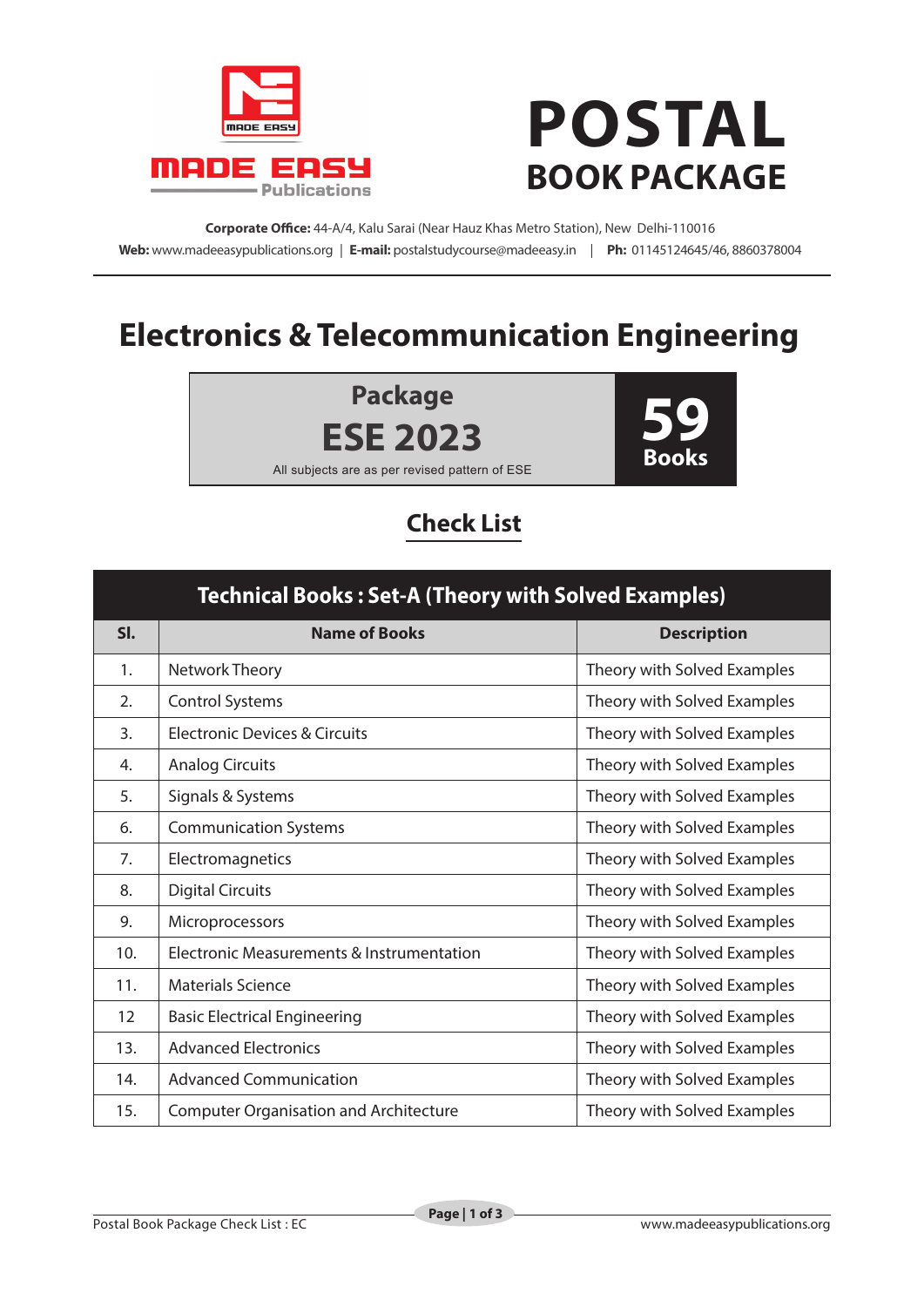| <b>Technical Books: Set-B (Objective Practice Sets)</b> |                                               |                                |  |
|---------------------------------------------------------|-----------------------------------------------|--------------------------------|--|
| SI.                                                     | <b>Name of Books</b>                          | <b>Description</b>             |  |
| 16.                                                     | Network Theory                                | <b>Objective Practice Sets</b> |  |
| 17.                                                     | <b>Control Systems</b>                        | <b>Objective Practice Sets</b> |  |
| 18.                                                     | <b>Electronic Devices &amp; Circuits</b>      | <b>Objective Practice Sets</b> |  |
| 19.                                                     | <b>Analog Circuits</b>                        | <b>Objective Practice Sets</b> |  |
| 20.                                                     | Signals & Systems                             | <b>Objective Practice Sets</b> |  |
| 21.                                                     | <b>Communication Systems</b>                  | <b>Objective Practice Sets</b> |  |
| 22.                                                     | Electromagnetics                              | <b>Objective Practice Sets</b> |  |
| 23.                                                     | <b>Digital Circuits</b>                       | <b>Objective Practice Sets</b> |  |
| 24.                                                     | Microprocessors                               | <b>Objective Practice Sets</b> |  |
| 25.                                                     | Electronic Measurements & Instrumentation     | <b>Objective Practice Sets</b> |  |
| 26.                                                     | <b>Materials Science</b>                      | <b>Objective Practice Sets</b> |  |
| 27.                                                     | <b>Basic Electrical Engineering</b>           | <b>Objective Practice Sets</b> |  |
| 28.                                                     | <b>Advanced Electronics</b>                   | <b>Objective Practice Sets</b> |  |
| 29.                                                     | <b>Advanced Communication</b>                 | <b>Objective Practice Sets</b> |  |
| 30.                                                     | <b>Computer Organisation and Architecture</b> | <b>Objective Practice Sets</b> |  |

| <b>Technical Books: Set-C (Conventional Practice Sets)</b> |                                               |                                   |
|------------------------------------------------------------|-----------------------------------------------|-----------------------------------|
| SI.                                                        | <b>Name of Books</b>                          | <b>Description</b>                |
| 31.                                                        | Network Theory                                | <b>Conventional Practice Sets</b> |
| 32.                                                        | <b>Control Systems</b>                        | <b>Conventional Practice Sets</b> |
| 33.                                                        | Electronic Devices & Circuits                 | <b>Conventional Practice Sets</b> |
| 34.                                                        | <b>Analog Circuits</b>                        | <b>Conventional Practice Sets</b> |
| 35.                                                        | Signals & Systems                             | <b>Conventional Practice Sets</b> |
| 36.                                                        | <b>Communication Systems</b>                  | <b>Conventional Practice Sets</b> |
| 37.                                                        | Electromagnetics                              | <b>Conventional Practice Sets</b> |
| 38.                                                        | <b>Digital Circuits</b>                       | <b>Conventional Practice Sets</b> |
| 39.                                                        | Microprocessors                               | <b>Conventional Practice Sets</b> |
| 40.                                                        | Electronic Measurements & Instrumentation     | <b>Conventional Practice Sets</b> |
| 41.                                                        | Materials Science                             | <b>Conventional Practice Sets</b> |
| 42.                                                        | <b>Basic Electrical Engineering</b>           | <b>Conventional Practice Sets</b> |
| 43.                                                        | <b>Advanced Electronics</b>                   | <b>Conventional Practice Sets</b> |
| 44.                                                        | <b>Advanced Communication</b>                 | <b>Conventional Practice Sets</b> |
| 45.                                                        | <b>Computer Organisation and Architecture</b> | <b>Conventional Practice Sets</b> |